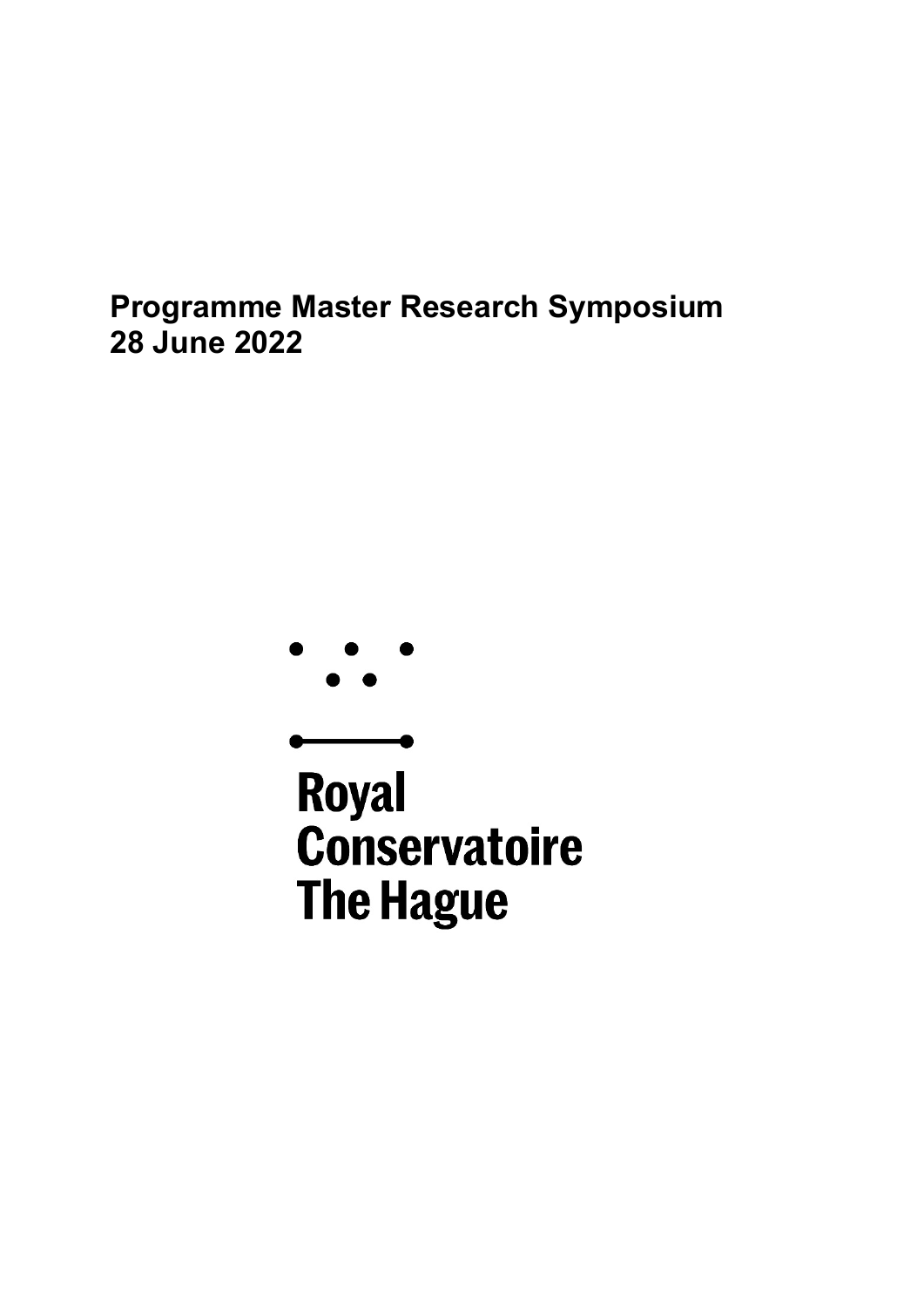## **Table of contents**

| <b>Abstract Arjen Berends</b><br>Abstract Natasja Douma |    |
|---------------------------------------------------------|----|
| Biographies committee of examiners                      |    |
| Assessment Criteria                                     | 5. |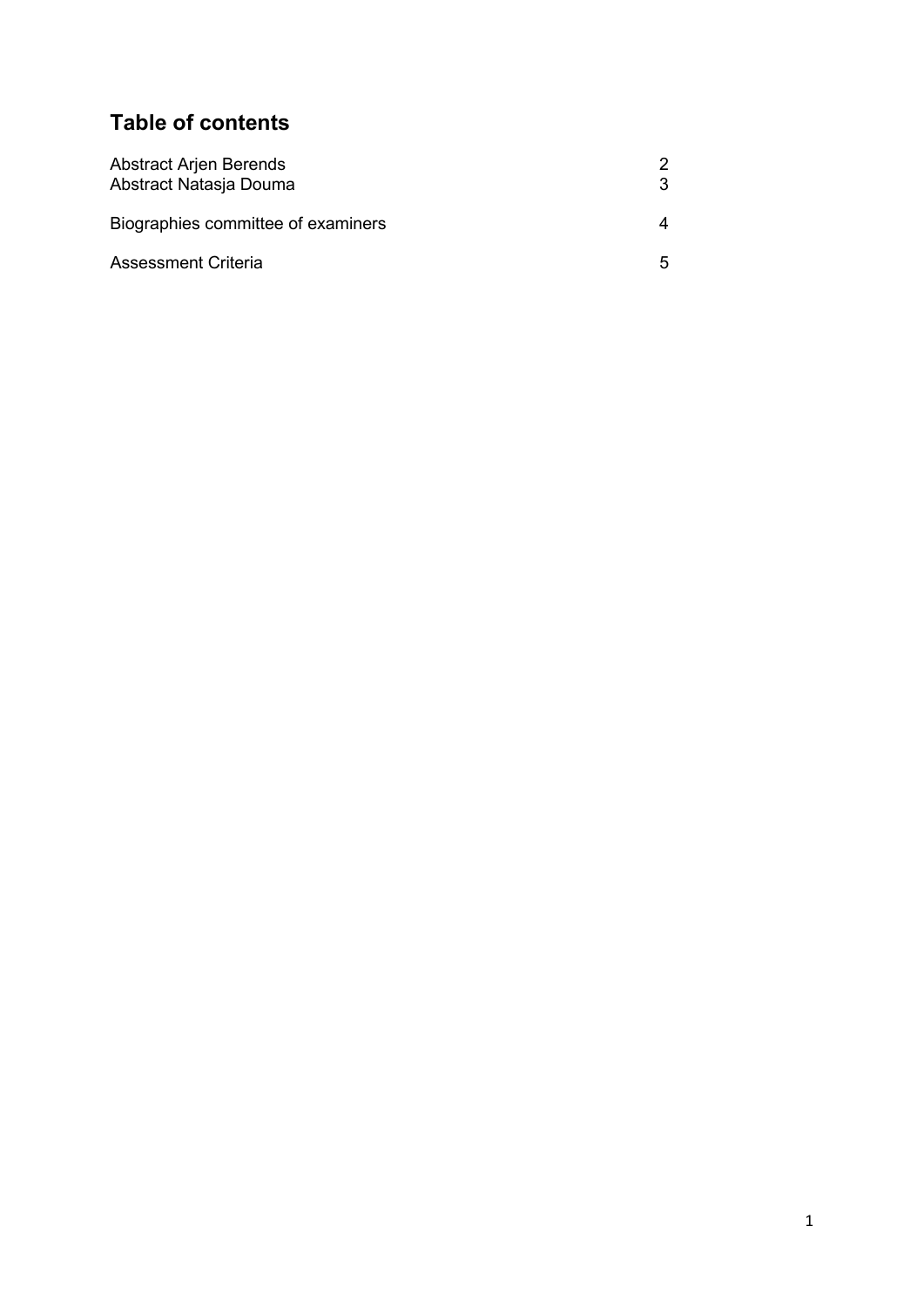### **Arjen Berends**

**Main Subject**

Theory of Music

**Research Supervisor** Bert Mooiman

## **Title of Research**

Listening to Messiaen's colourful hands: Analysing harmony and voice leading in the two homorhythmic chorales from Olivier Messiaen's La Transfiguration de Notre Seigneur Jésus-**Christ** 

### **Research Question**

How to analyse harmony and voice leading in the two homorhythmic chorales from Messiaen's La Transfiguration de Notre Seigneur Jésus-Christ?

### **Summary of Results**

Olivier Messiaen (1908-1992), one of the most famous French composers of the 20th century, was also known to be a great organist and improviser, as organist of Église de la Sainte-Trinité in Paris for over 60 years. Between 1965 and 1969, he composed the immense oratorio La Transfiguration de Notre Seigneur Jésus-Christ. Two of the movements of this composition are named 'Choral' and are entirely homorhythmic. As a listener, I am fascinated by Messiaen's extraordinary approach to harmony. The aim of this research is, therefore, to attempt to understand how best to analyse Messiaen's unique harmonic language. Many approaches to analysing Messiaen's music are vertically orientated, including his own way of describing his use of harmony. He himself never discussed the horizontal aspects of his music. Because of his coloured hearing synaesthesia (son-colour), Messiaen's analyses are particularly special in their manner of addressing the colours of certain chords. A colour analysis by Messiaen therefore may give the listener some insight in the way Messiaen might have perceived his music. Considering Messiaen's own lack of emphasis on horizontal aspects of his music, is it possible to understand Messiaen's music from a horizontal perspective as well? Since the two chorales are homophonic and homorhythmic, the bass and soprano are the most important voices. These parts can be perceived clearly, but the attention of the listener is also caught by other aspects such as the complexity of the chords. It is difficult to determine the precise voice leading of the inner parts because it is 'blurred' by the varied orchestration, but by way of harmonic reductions of the chorales, Messiaen's horizontal compositional techniques can be clarified.

### **Biography**

Arjen Berends is a teacher of music theory and arranging at the Conservatoires in The Hague and Utrecht. He graduated in music education at the Conservatoire in Utrecht and studied classical piano with Henk Ekkel and Martyn van den Hoek. He completed his studies in Music Theory with Paul Scheepers, Arie Boers, Diderik Wagenaar, and Ineke Kien at the Royal Conservatoire in The Hague. Since 2019, Arjen has been the pianist of the Toonkunstkoor Amsterdam conducted by Boudewijn Jansen; he has previously worked with choral conductors such as Louis Buskens, Iassen Raykov and Béni Csillag.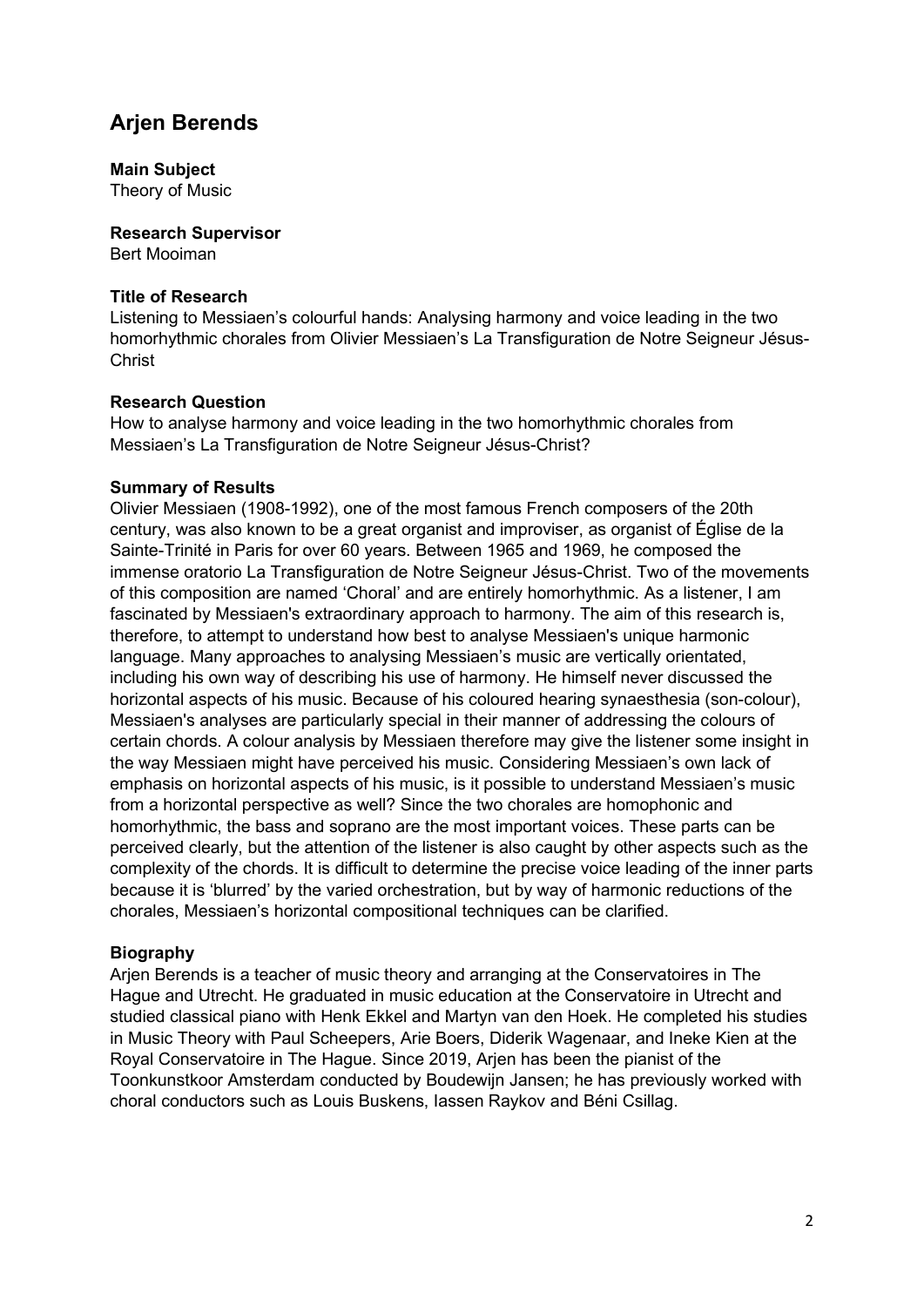### **Natasja Douma**

**Main Subject** Coach pianist

**Research Supervisor** Anna Scott

#### **Title of Research**

To know or not to know

#### **Research Question**

How will biographical, historical and analytical knowledge affect my interpretation of Rachmaninoff's cello sonata and can this relationship be made audible? In what way does background information, such as analysis help me to shape my view on a piece and will a more thorough research really make a difference in my performance practice?

#### **Summary of Results**

To investigate this, I have chosen a piece that is definitely one of my favourite pieces of music, the cello sonata by Sergei Rachmaninoff. I decided to gain information from different angles to determine what did or did not have an effect on my interpretation of the sonata. I looked at the biographical context, what was his life like around the time that he wrote this sonata? I have been reading about the Russian School, to learn more about the traditions of Russian piano playing. One other aspect was listening to Rachmaninoff playing his own compositions. I listened to recordings of the sonata by different people and I have been talking to colleagues about Rachmaninoff and more specific the sonata. I also made an analysis and studied the manuscript. The analysis in particular provided a sometimes different, but above all much more conscious interpretation. Gaining knowledge from so many different angles definitely provided an extra layer and the entire journey showed without a doubt that knowledge changed my interpretation.

#### **Biography**

Natasja Douma received her first piano lessons from her grandmother, the concert pianist Roeli Schijf-Verhoog. She continued her studies at the School for Young Talent at the Royal Conservatoire in The Hague with Jan Boumans and Marcel Baudet. In 1989 she started her higher music education studies with the well-known Dutch pianist Jan Wijn at the Conservatorium van Amsterdam, where she obtained the Teaching Musician and Performing Musician diplomas. Afterwards, Natasja pursued further studies in the field of song accompaniment with Rudolf Jansen, which she completed with distinction in September 2000. In June 2022, Natasja hopes to obtain her Master's Degree, including an extensive artistic research project focused on the Cello Sonata by Sergei Rachmaninoff. Natasja has won several competitions and is a much sought-after duo partner, chamber musician and accompanist, who performs frequently in the Netherlands and internationally. Since 1998, she works as a coach pianist at the Royal Conservatory in The Hague, where she has coached and supported many young artists on their way to become professional musicians.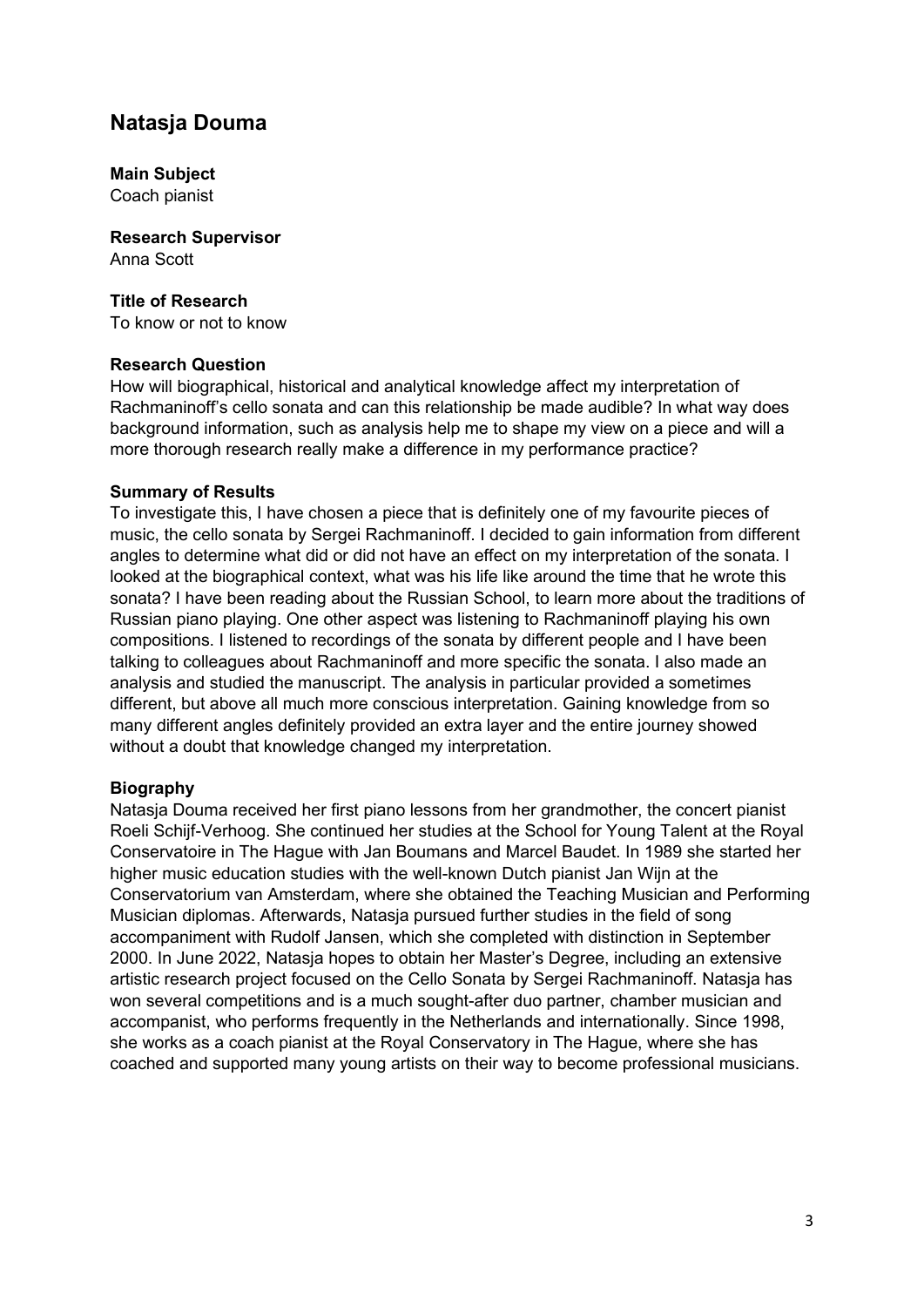### **Biographies Committee of Examiners**

**Lies Colman** is an internationally performing pianist, artistic creator and pedagogue. She is member of the Artistic Board at the Royal Conservatoire of Antwerp, where she chairs the Master in Music and Education and the theoretical, contextual and research departments in the Classical Music programme, and teaches the courses 'Artist in Society' and the interdisciplinary creative course 'Parnassus'. Her specialty is the romantic to the contemporary era, with a special interest in opera and music theatre. With Master's degrees in Music, in Cultural Sciences and in Strategic Management, she aims to connect the arts, society and education. Her main research area is that of collaborative artistic practices.





Pianist **Jacques Moreau** was a post-graduate at Paris Conservatoire. Alongside artistic activities, he was a teacher in pre-college music schools in France, the Head of Music department in Lyon Conservatoire (CNSMD), and is currently Head of Lyon Cefedem, a higher education institution training instrumental and vocal teachers. He is currently a Council Member of the AEC. Since 2007, he advises the 'Princess Galyani Vadhana Institute of Music' in Bangkok, created in 2010. He was awarded a Master for Research Institution administration by Lyon University. He is also an expert for international accreditation procedures (Belgium, Kazakhstan, Spain).

**Salvatore Gioveni** studied at the Conservatoire royal de Bruxelles, Conservatoire royal de Mons and at the Koninklijk Conservatorium Brussel. He graduated in organ and completed his training with a Master's Degree in Music Theory, specializing in the counterpoint and fugue. His career as a concert musician has enabled him to perform at various international baroque music and organ festivals. He has been a full-time faculty in Musical Analysis/Writing at the Conservatoire royal de Bruxelles and International relations Coordinator. He's the author of a "Précis d'harmonie tonale", Editions Delatour, Paris, 2017 and founded the HarMA projects: HarMA Seminar Event [\(harma.eu.com\)](http://harma.eu.com/) and the Erasmus Strategic Partnerships HarMA+ [\(harmaplus.eu\)](http://harmaplus.eu/).